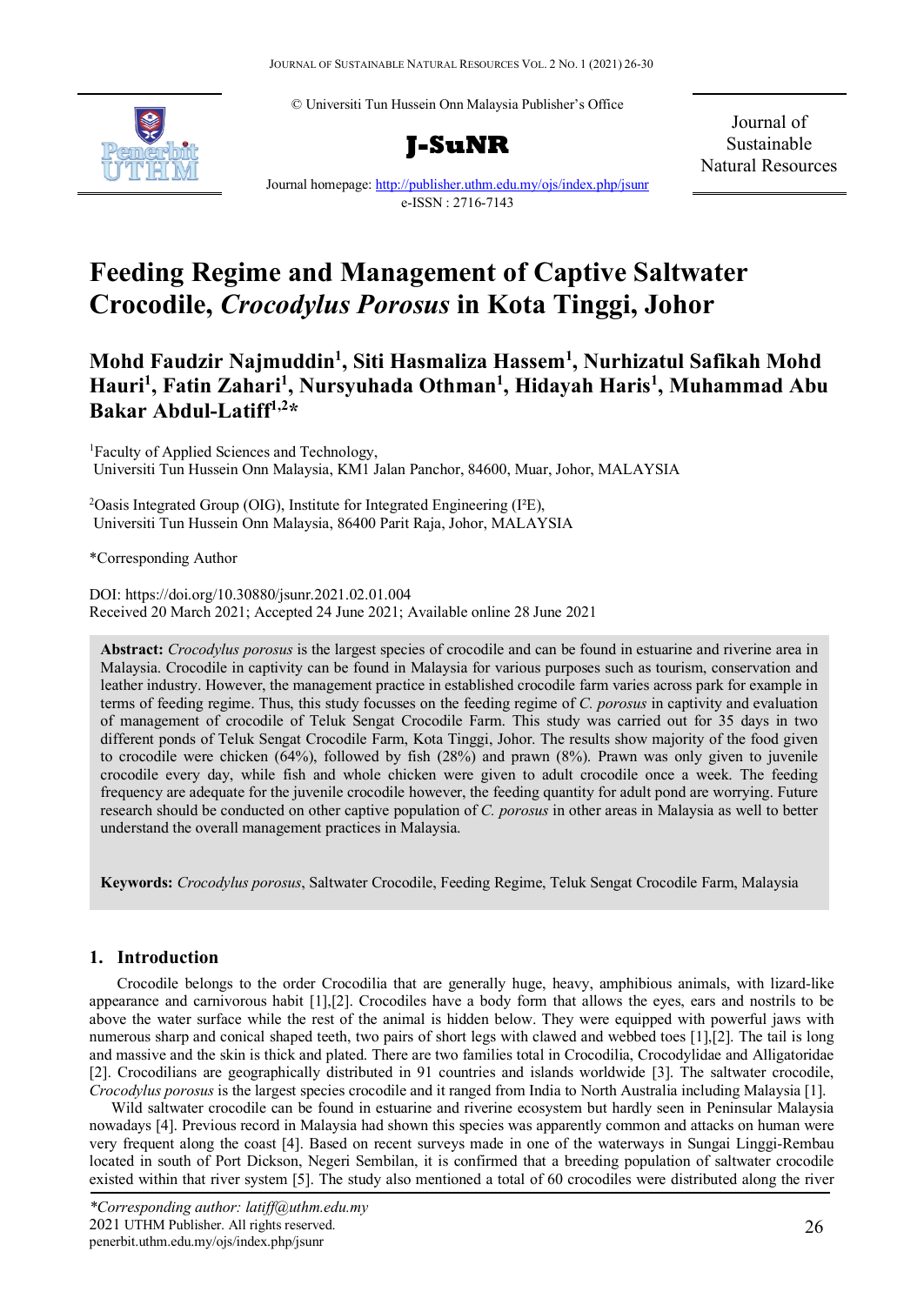with a total range of 26.3km. 10 individuals of saltwater crocodile found in Sungai Rembau and 25 individuals of saltwater crocodile in both upstream and downstream area of Sungai Linggi [5]. The information regarding saltwater crocodile's distribution in the rest of Peninsular Malaysia is limited to the news reports of crocodiles sighting or captured in different locations. Fortunately, *C. porosus* can easily found in numerous zoos or private crocodile farms in Peninsular Malaysia.

The studies on captive crocodile's feeding regime were established in the world but compliance of crocodile farm to established guideline was left to park management and authority [6]. The information on crocodile park's feeding regime is limited in term of publications as the guideline had been established and many other publications focused more on wild population of saltwater crocodile [7], [8]. This left a void in term of guideline compliance amongst crocodile farm and evaluation of these guideline can help improve their practice and ultimately conservation of the species.

Teluk Sengat Crocodile Farm is one of the established *ex-situ* sites for conservation of captured crocodile in nearby river especially in Sungai Johor. While serving for conservation of saltwater crocodile, it also opens for visitor for experiencing saltwater crocodile inside enclosure. The objectives of this study are to investigate the feeding regime of crocodile in Teluk Sengat Crocodile Farm in essence to understand their practice for saltwater crocodile captivity management. The feeding regime is different from feeding ecology study as feeding ecology of a species is completely linked to its population dynamics, but this study aims to understand the practice of the park management and compare it with other established guidelines [9], [10].

# **2. Methodology**

# **2.1 Study site**

This study was carried out in Teluk Sengat Crocodile Farm (1.5651066ºN, 104.0241387ºE) in Kota Tinggi, Johor (Fig. 1). There are eight breeding enclosures, 37 small enclosures and 37 individual enclosures (Fig. 2) where the crocodile were kept in captivity. However, only six breeding enclosure, 27 small enclosure and 37 individual enclosure were open to public. The other two breeding enclosure and ten small enclosure were restricted only for management purposes. There are estimated around 1000 individuals of saltwater crocodile in this facility. This study was carried out simultaneously with agnostic behaviour of captive *C. porosus* in captivity that is available in this volume as well.



**Fig. 1 - Location of Teluk Sengat Crocodile Farm, Kota Tinggi, Johor**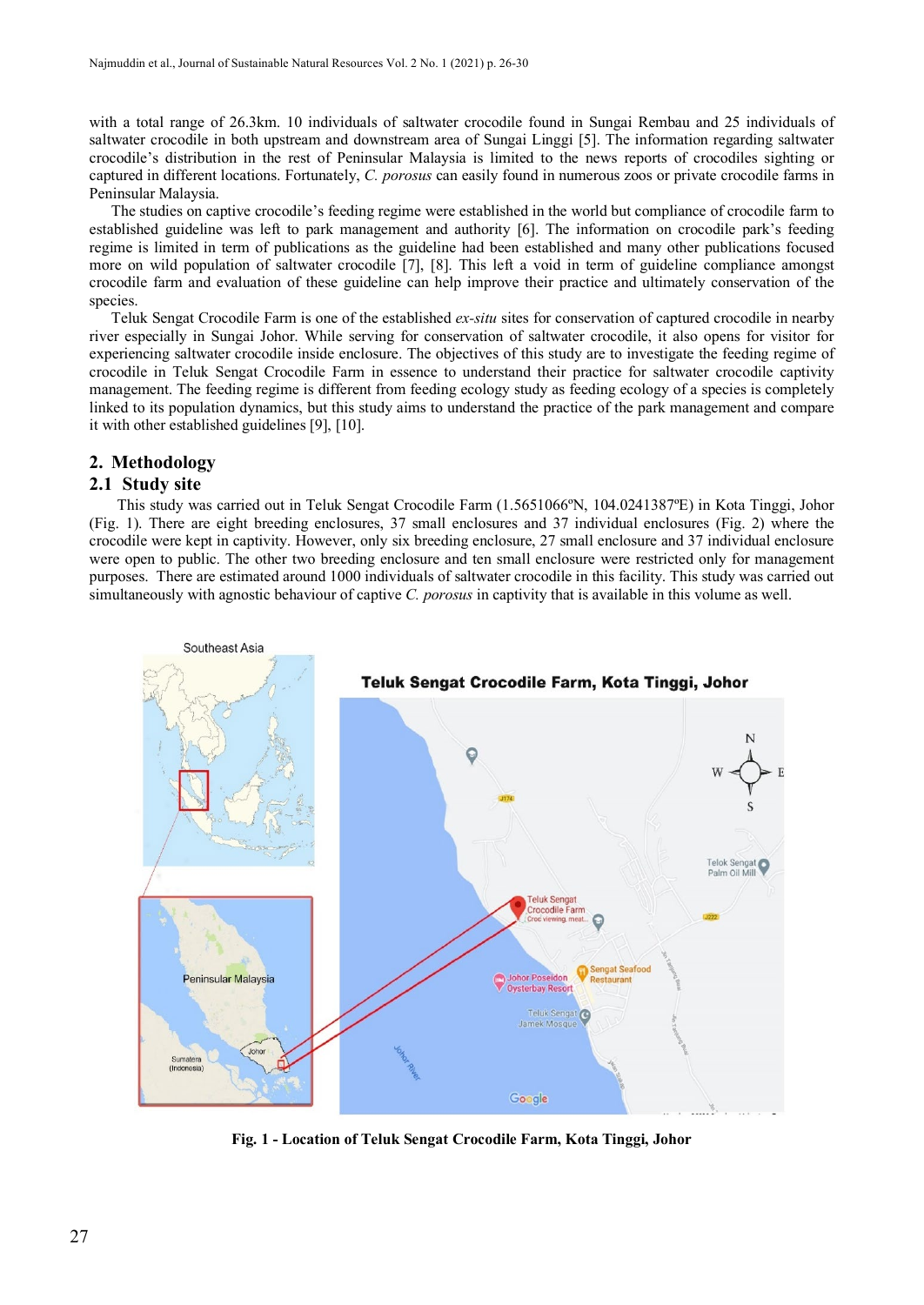

**Fig. 2 - (a) individual enclosure; (b) small enclosure; (c) breeding enclosure inside Teluk Sengat Crocodile Farm**

# **2.2 Intensive observation**

The observation for feeding management was carried out for 35 days from 9:00 AM till 6:00 PM following *ad libitum* method [11]. 82 crocodile enclosures were examined during observation. Feeding time normally scheduled on Monday or Tuesday, once every week by the management. Data collected was on the crocodiles were as follows: (1) type of food given (etc. fish, whole chicken, prawn), (2) quantity of food given (no. of item: whole chicken, skipjack tuna and prawn), (3) the feeding frequency and (4) cage/enclosure cleaning frequency.

# **3. Results**

The saltwater crocodile in Teluk Sengat Crocodile Farm were fed mainly with chicken (64%), followed by fish (28%) and prawns (8%) (Figure 3). Prawns were given to juvenile crocodile while the adult crocodile were given chicken and fish. The type of fish that they give is Skipjack Tuna (*Euthynnus affinis*) and whole chicken.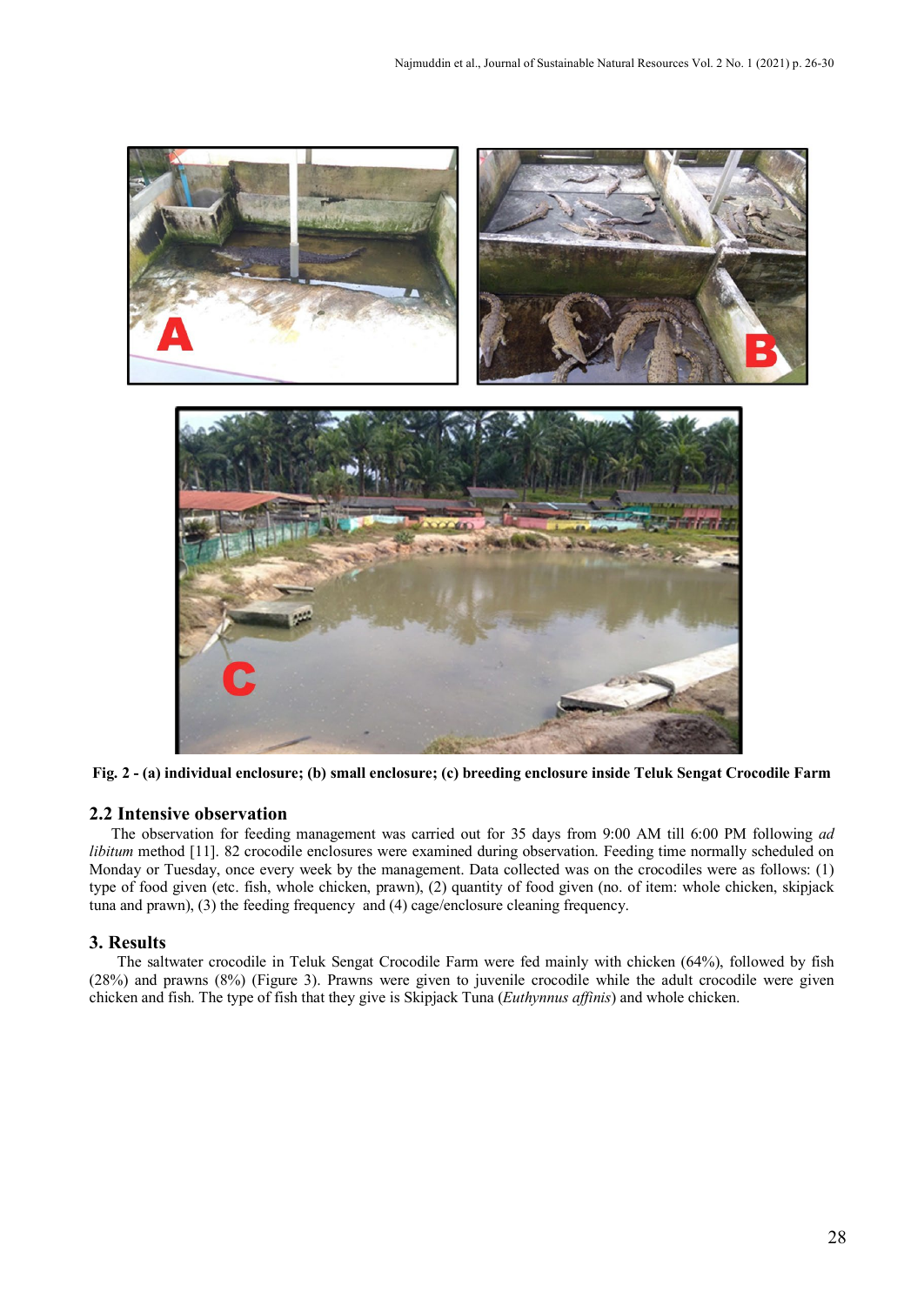

**Fig. 3 - The total consumption percentages of food in Teluk Sengat Crocodile Farm**

The juvenile saltwater crocodile in Teluk Sengat Crocodile Farm were fed every day while adult crocodiles were just feed once a week which is on Monday or Tuesday (Figure 4). Out of 82 enclosures 19 were left starving during the weekly feeding time so that they can be fed using feeding package by visitors. The quantities of prawns given to the juvenile crocodile are consistent every day which are 10 prawns. For the adult crocodile, they were fed once a week with different quantity of food. The total quantity of food given to all adult crocodiles varied from 611 to 807 pieces of food.



**Fig. 4 - The total consumption of food Teluk Sengat Crocodile Farm in during study**

#### **4. Discussion**

Based on the results, the provision provided for juvenile crocodile is adequate and complied with other records [3], [6]. To maintain similar growth rates, a wild juvenile *C. porosus* requires food equivalent to four percent of its body weight per week where the captive saltwater crocodile require four times from that amount. The normal mechanisms related with digestion and adjustment may not function as efficiently when the stomach is repeatedly filled to capacity, as occurs in captivity [6].

Based on the 35 days of observations, the adult crocodile in Teluk Sengat Crocodile Farm the farm had been fed with insufficient quantity of food in relation to their estimated weight. With only 611 to 807 quantity of food given to 900 adult crocodiles found there, and it is not enough if they were be distributed to each of the crocodiles. The individual's enclosure was normally not fed during the feeding time, even with the feeding packages brought by the